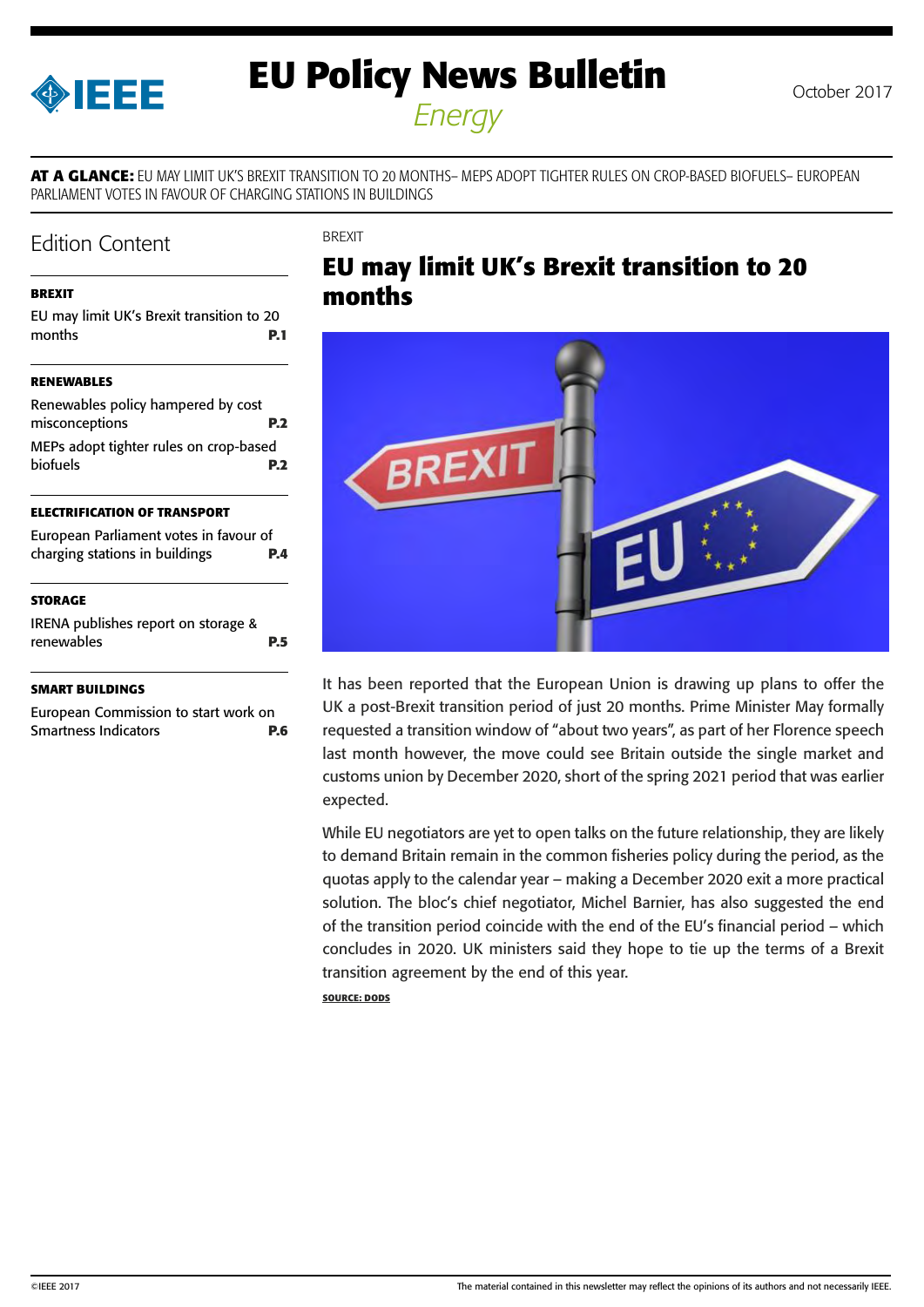#### <span id="page-1-0"></span>**[BREXIT](#page-0-0)**

[EU may limit UK's Brexit transition to 20](#page-0-0)  [months](#page-0-0) **P.1**

#### **RENEWABLES**

| Renewables policy hampered by cost     |            |
|----------------------------------------|------------|
| misconceptions                         | <b>P.2</b> |
| MEPs adopt tighter rules on crop-based |            |
| <b>biofuels</b>                        | <b>P.2</b> |

#### **[ELECTRIFICATION OF TRANSPORT](#page-3-0)**

| European Parliament votes in favour of                                                                                                                                                                                          |     |
|---------------------------------------------------------------------------------------------------------------------------------------------------------------------------------------------------------------------------------|-----|
| charging stations in buildings                                                                                                                                                                                                  | P.4 |
| <b>STORAGE</b>                                                                                                                                                                                                                  |     |
| $10.7814 \t\t 11.1$ $1.1$ $1.1$ $1.1$ $1.1$ $1.1$ $1.1$ $1.1$ $1.1$ $1.1$ $1.1$ $1.1$ $1.1$ $1.1$ $1.1$ $1.1$ $1.1$ $1.1$ $1.1$ $1.1$ $1.1$ $1.1$ $1.1$ $1.1$ $1.1$ $1.1$ $1.1$ $1.1$ $1.1$ $1.1$ $1.1$ $1.1$ $1.1$ $1.1$ $1.1$ |     |

| IRENA publishes report on storage & |            |
|-------------------------------------|------------|
| renewables                          | <b>P.5</b> |

#### **[SMART BUILDINGS](#page-5-0)**

[European Commission to start work on](#page-5-0)  [Smartness Indicators](#page-5-0) **P.6**

#### RENEWABLES

### **Renewables policy hampered by cost misconceptions**



At a cross-party forum on renewable energy [EUFORES](http://www.eufores.org/index.php?id=9), Mr Giles Dickson, head of the wind power trade association **[Wind Europe](https://windeurope.org/)**, said that there is a perception that renewables are expensive. According to Wind Europe, the development of EU policy to increase the share of renewable sources in Europe's energy mix is being hampered by the mistaken perception that solar and wind energy

are more costly than conventional power.

European Commission proposals to reform EU policy on renewable power and electricity market rules envisage a phaseout of direct subsidies for mature technologies such as onshore wind and solar photovoltaic (PV).

The European Parliament's lead negotiator on reforms to the Renewable Energy Directive (RED), [José Blanco López](http://www.europarl.europa.eu/meps/en/125044/JOSE_BLANCO%20LOPEZ_home.html), is pushing for a target of 35% by 2030, compared with a Commission proposal of 27%, and recently urged the EU executive to speed up with revised data on the cost of renewables.

Mr Blanco López repeated his criticism of the Commission's decision to abandon binding national renewable energy target after 2020. "I believe this is the wrong choice - it will have a negative impact and remove safety for investors," Blanco López said.

**Source: Ends Europe**

### **MEPs adopt tighter rules on crop-based biofuels**

The European Parliament's Environment committee called for stricter rules on cropbased biofuels as it adopted its position on the treatment of biofuels under the revised EU [Renewable Energy Directive](http://www.europarl.europa.eu/sides/getDoc.do?pubRef=-%2f%2fEP%2f%2fNONSGML%2bCOMPARL%2bPE-604.700%2b01%2bDOC%2bPDF%2bV0%2f%2fEN) (RED II).

The outcome of the vote received a mixed reaction, with some welcoming calls for tighter restrictions, while others warned the lawmakers' stance would encourage the subsidised burning of trees.

The committee's recommendation sets stricter criteria for the use of municipal and industrial wastes for energy and excludes renewable energy support for refuse that is not separately collected.

**[Zero Waste Europe](https://www.zerowasteeurope.eu/)** argued this was crucial to achieve "higher separate collection" and recycling rates, in line with the requirements of the new waste legislation" under the EU's circular economy strategy.

For [Oxfam](https://www.oxfam.org/), the committee improved the Commission's proposal – which called for a 3.8% cap on biofuels made from food crops – by proposing to phase out their use by 2030. "However, MEPs have voted to introduce an exception for so-called 'low indirect land-use change-risk biofuels'," the campaign group added.

[WWF](https://www.worldwildlife.org/) reacted angrily to the Environment committee's failure to support a ban on the burning of the trunks and stumps of trees as an ostensibly renewable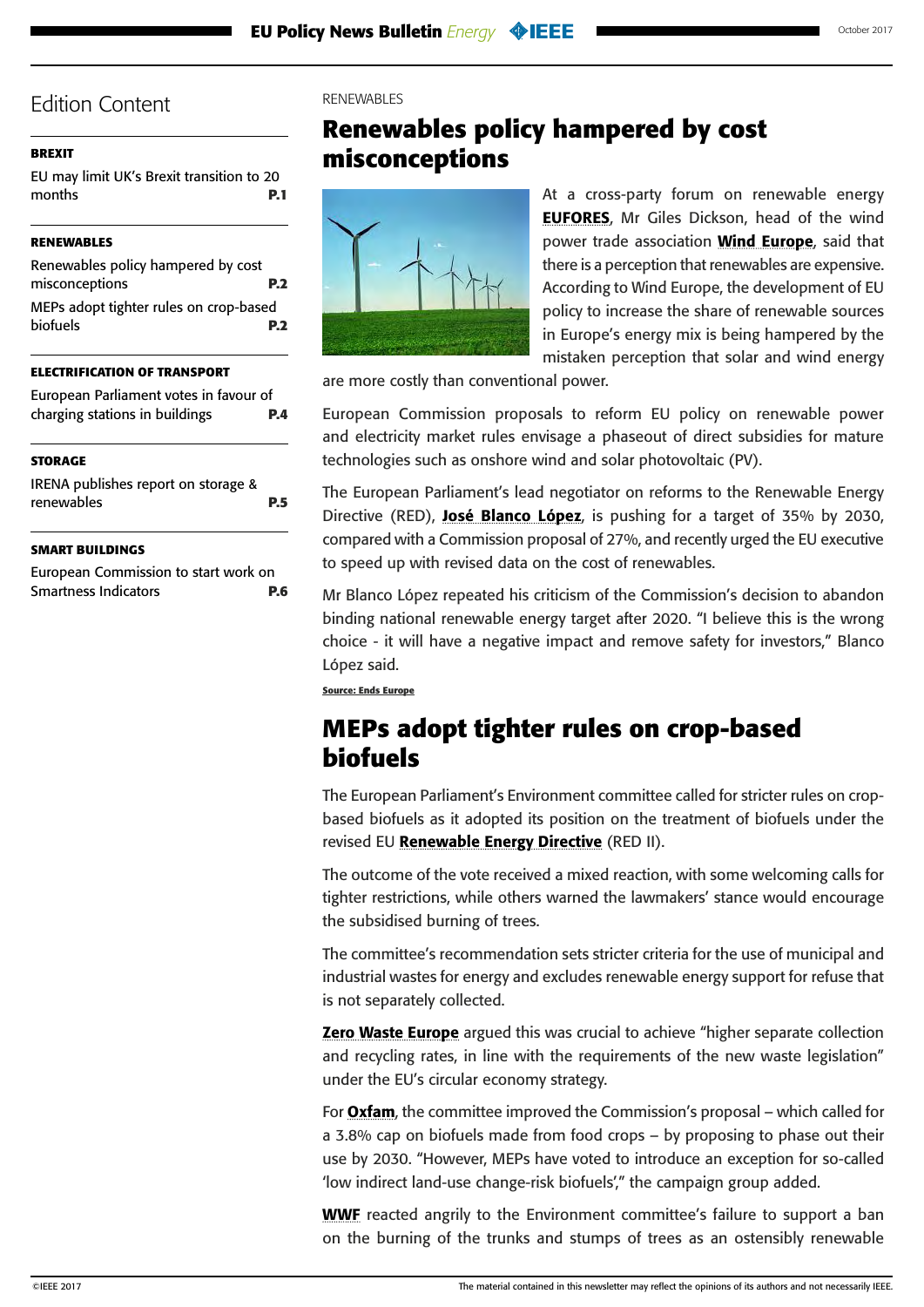#### **[BREXIT](#page-0-0)**

[EU may limit UK's Brexit transition to 20](#page-0-0)  [months](#page-0-0) **P.1**

#### **[RENEWABLES](#page-1-0)**

| Renewables policy hampered by cost     |
|----------------------------------------|
| P <sub>2</sub>                         |
| MEPs adopt tighter rules on crop-based |
| P <sub>2</sub>                         |
|                                        |

#### **[ELECTRIFICATION OF TRANSPORT](#page-3-0)**

| European Parliament votes in favour of |            |
|----------------------------------------|------------|
| charging stations in buildings         | <b>P.4</b> |

#### **[STORAGE](#page-4-0)**

| IRENA publishes report on storage & |            |
|-------------------------------------|------------|
| renewables                          | <b>P.5</b> |
|                                     |            |

#### **[SMART BUILDINGS](#page-5-0)**

[European Commission to start work on](#page-5-0)  [Smartness Indicators](#page-5-0) **P.6** fuel source. The paper industry association **[CEPI](http://www.cepi.org/)** and the environmental group [Fern](http://www.fern.org/) echoed this criticism, arguing that the stance favoured by the Environment committee could cause an "unsustainable rush" for biomass.\*

By contrast, the [European Biomass Association](http://www.aebiom.org/) welcomed the committee's taking the issue of sustainability "seriously and pragmatically" by allowing solid bioenergy to continue playing an "essential role in the European energy transition".

The committee adopted its opinion of the European Commission's RED II proposal by a narrow margin of 32 votes to 29, with 4 abstentions.

Much of the paper is intended as advice to the Industry and Energy committee, which leads the drafting of the Parliament's position on the updated renewables law. But the Environment committee was given the competence to draft the provisions on the environmental aspects of biofuels.

The Industry committee is set to adopt the Parliament's stance on the RED II proposal – including the headline 2030 renewables target, which the Environment committee recommended raising to 35% – in a vote scheduled for 28 November.

After that, the whole report will be subject to adoption in a full plenary session, paving the way for final negotiations with national government delegates in the EU Council.

#### **Source: Ends Europe**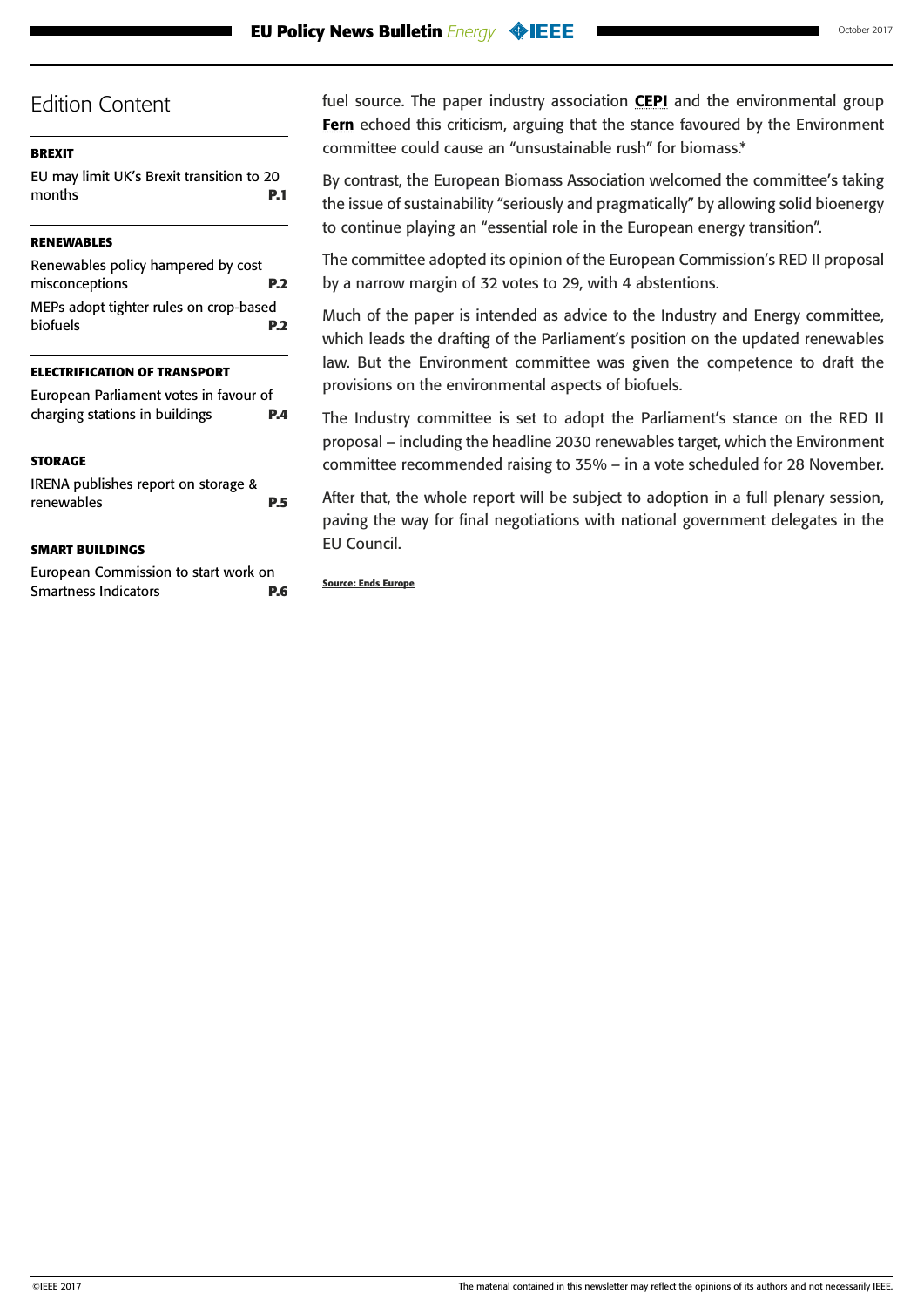#### <span id="page-3-0"></span>**[BREXIT](#page-0-0)**

[EU may limit UK's Brexit transition to 20](#page-0-0)  [months](#page-0-0) **P.1**

#### **[RENEWABLES](#page-1-0)**

| Renewables policy hampered by cost     |            |
|----------------------------------------|------------|
| misconceptions                         | <b>P.2</b> |
| MEPs adopt tighter rules on crop-based |            |
| <b>biofuels</b>                        | <b>P.2</b> |
|                                        |            |

#### **ELECTRIFICATION OF TRANSPORT**

| European Parliament votes in favour of |            |
|----------------------------------------|------------|
| charging stations in buildings         | <b>P.4</b> |

#### **[STORAGE](#page-4-0)**

| IRENA publishes report on storage & |            |
|-------------------------------------|------------|
| renewables                          | <b>P.5</b> |

#### **[SMART BUILDINGS](#page-5-0)**

[European Commission to start work on](#page-5-0)  [Smartness Indicators](#page-5-0) **P.6**

#### ELECTRIFICATION OF TRANSPORT

## **European Parliament votes in favour of charging stations in buildings**



This month the European Parliament voted on the Energy Performance of Buildings Directive (EPBD), a Commission proposal

which was submitted to the Parliament and Council in January this year for examination and adoption. One of the EPBD's main objectives is to support infrastructure for electric vehicles in new buildings.

The **[Parliament's position](http://www.europarl.europa.eu/sides/getDoc.do?pubRef=-//EP//NONSGML+REPORT+A8-2017-0314+0+DOC+PDF+V0//EN)** is positive for the electrification of transport as a whole, and charging stations for electric vehicles in particular. Whereas Bendt Bendtsen [MEP](http://www.europarl.europa.eu/meps/en/96705/BENDT_BENDTSEN_home.html), the rapporteur on the file, in his original draft report removed the requirement for one charging station per every ten for new non-residential and major renovations, the shadow rapporteurs have put back into the text a requirement for one charging station plus pre-cabling for one of every ten spaces. They have also added further clarifications for charging requirements in other instances.

Now that the Parliament voted on the text in Committee and in Plenary, the trilogue negotiations with the Commission and Council can start. **Source: Dods + Interel**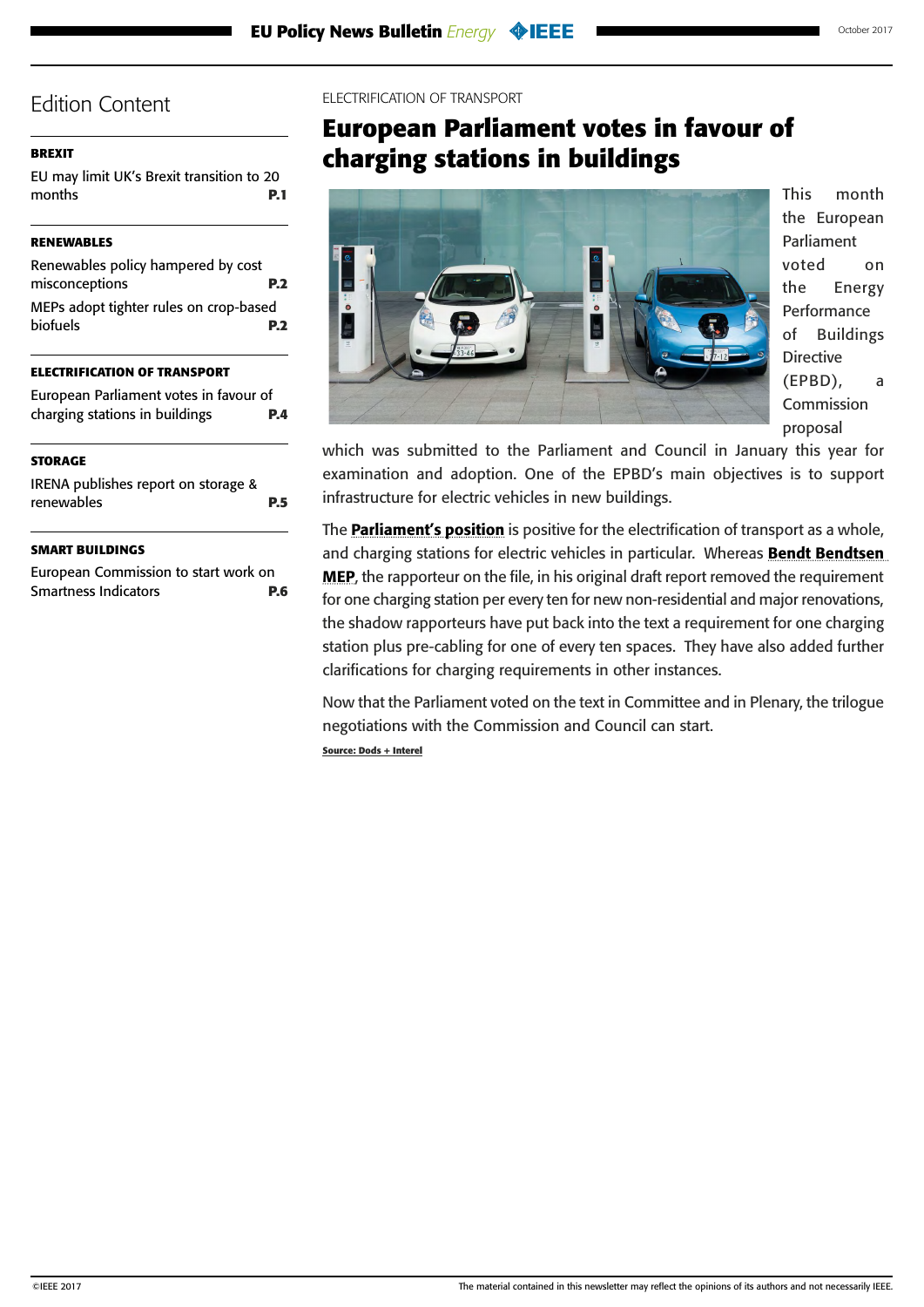#### <span id="page-4-0"></span>**[BREXIT](#page-0-0)**

[EU may limit UK's Brexit transition to 20](#page-0-0)  [months](#page-0-0) **P.1**

#### **[RENEWABLES](#page-1-0)**

| Renewables policy hampered by cost     |            |
|----------------------------------------|------------|
| misconceptions                         | <b>P.2</b> |
| MEPs adopt tighter rules on crop-based |            |
| <b>biofuels</b>                        | <b>P.2</b> |

#### **[ELECTRIFICATION OF TRANSPORT](#page-3-0)**

| European Parliament votes in favour of |            |
|----------------------------------------|------------|
| charging stations in buildings         | <b>P.4</b> |

#### **STORAGE**

IRENA publishes report on storage & renewables **P.5**

#### **[SMART BUILDINGS](#page-5-0)**

[European Commission to start work on](#page-5-0)  [Smartness Indicators](#page-5-0) **P.6**

#### **STORAGE**

# **IRENA publishes report on storage & renewables**

**[IRENA](http://www.irena.org/)**, the International Renewable Energy Agency published a [report on storage](http://www.irena.org/DocumentDownloads/Publications/IRENA_Electricity_Storage_Costs_2017.pdf) and the impact the increased uptake of renewables will have on storage.

The report finds that policy strategies are needed to decarbonise end uses, especially in transport, buildings and the wider industry. Storage will be crucial to accelerating renewable energy deployment. Although pumped hydro storage dominates total electricity storage capacity today, battery electricity storage systems are developing fast, with falling costs and improving performance. By 2030, the installed costs of battery storage systems could fall by 50-66%. As a result, the costs of storage to support ancillary services, including frequency response or capacity reserve, will be dramatically lower.

The report further finds that battery storage technology is multifaceted. While lithium-ion batteries have garnered the most attention so far, other types are becoming more and more cost-effective. As the report indicates, battery storage in stationary applications is poised to grow at least seventeen-fold by 2030.

#### **Source: IRENA**